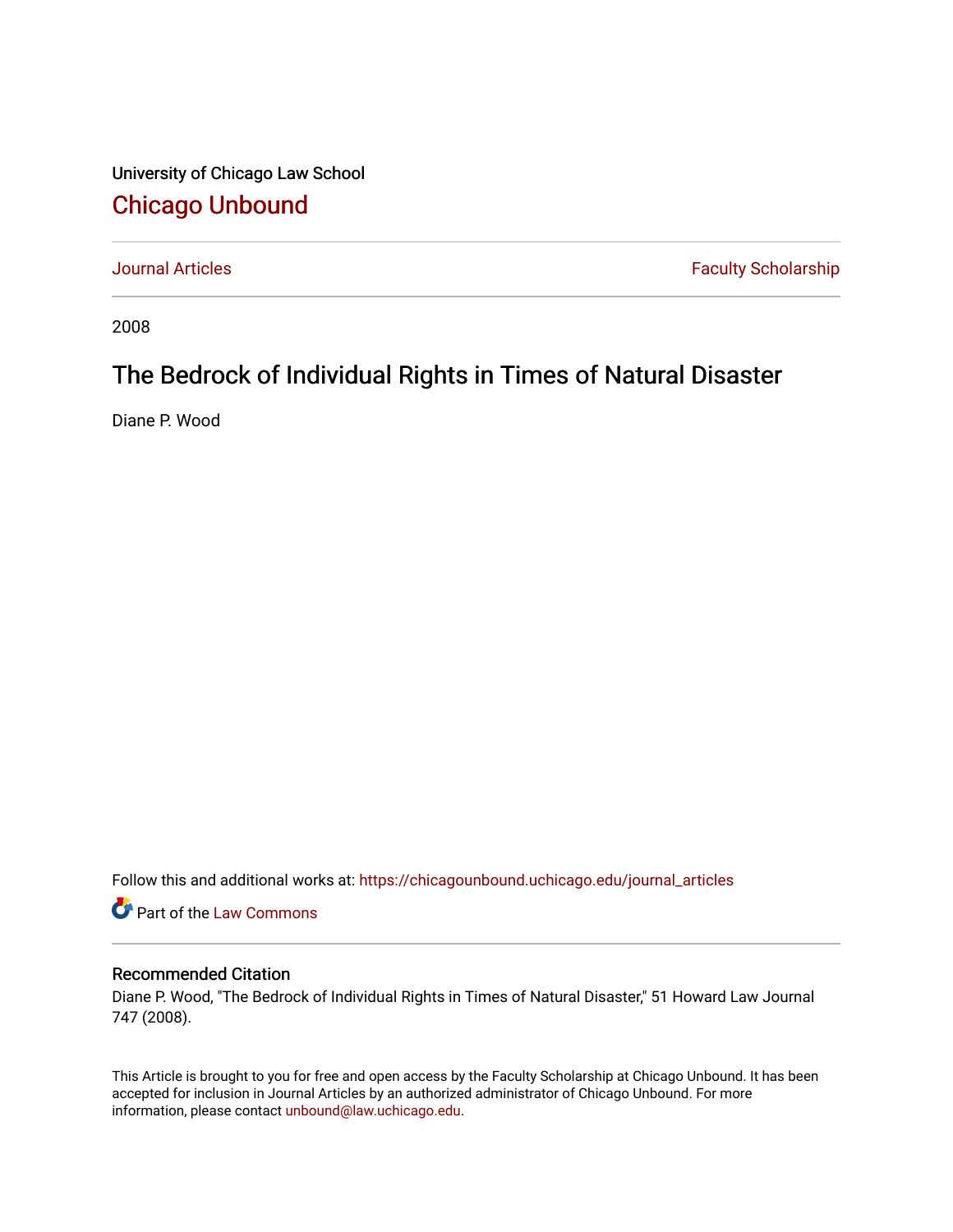# The Bedrock of Individual Rights in Times of Natural Disaster

#### DIANE P. WOOD\*

Hurricane Katrina blasted into the Gulf Coast of the United States on August 29, 2005,<sup>1</sup> thirteen days short of the fourth anniversary of the terrorist attacks of September 11, 2001. Thirteen days after the Katrina disaster, on September 24, 2005, Hurricane Rita hit this still-suffering area of the country.<sup>2</sup> The aftermath, both in human and economic terms, is well known.<sup>3</sup> For a time, chaos reigned, especially in New Orleans and the surrounding area. Even today, New Orleans continues to suffer from the effects of the storms, its population cut in half, and its economic base devastated.<sup>4</sup> Similarly, residents of Houston, a city also affected by the storms of 2005, acknowledge their relative good fortune, yet still recall with horror the twelve to twenty-four hour ordeals they endured while attempting to comply with official orders to evacuate.<sup>5</sup> In the three years since the storms, the Nation has had a chance to reflect upon the legal implications of disasters, both natural and manmade. For some time, the tension between the rule of law and threats posed by terrorists and other hostile entities has been apparent. Comparable tensions exist, however, when the urgency at hand stems from a natural event, such as a hurricane, a pandemic, or a fire.

2008 Vol. **51** No. **3**

<sup>\*</sup> Circuit Judge, U.S. Court of Appeals for the Seventh Circuit.

*<sup>1.</sup> See* National Climatic Data Center, U.S. Dept. of Commerce, *Climate of 2005 Summary of Hurricane Katrina,* http://lwf.ncdc.noaa.gov/oa/climate/researchl2005/katrina.html.

<sup>2.</sup> Shaila Dewan & Jere Longman, *Hurricane Slams into Gulf Coast; Flooding Begins,* N.Y. TIMES, Sept. 25, 2005, at All.

<sup>3.</sup> For an excellent survey of these events and the law relating to them, *see generally* DANIEL A. FARBER & **JIM CHEN, DISASTERS AND THE** LAW: KATRINA **AND** BEYOND (2006).

<sup>4.</sup> Stephen Ohlemacher, *Katrina's Louisiana Legacy: A Half-Abandoned Region,* **THE** STAR-LEDGER, Mar. 22, 2007, at 12.

<sup>5.</sup> Ralph Blumenthal, *Storm and Crisis: The Overview; Miles of Traffic as Texans Heed Order to Leave,* N.Y. TIMES, Sept. 23, 2005, at **Al.**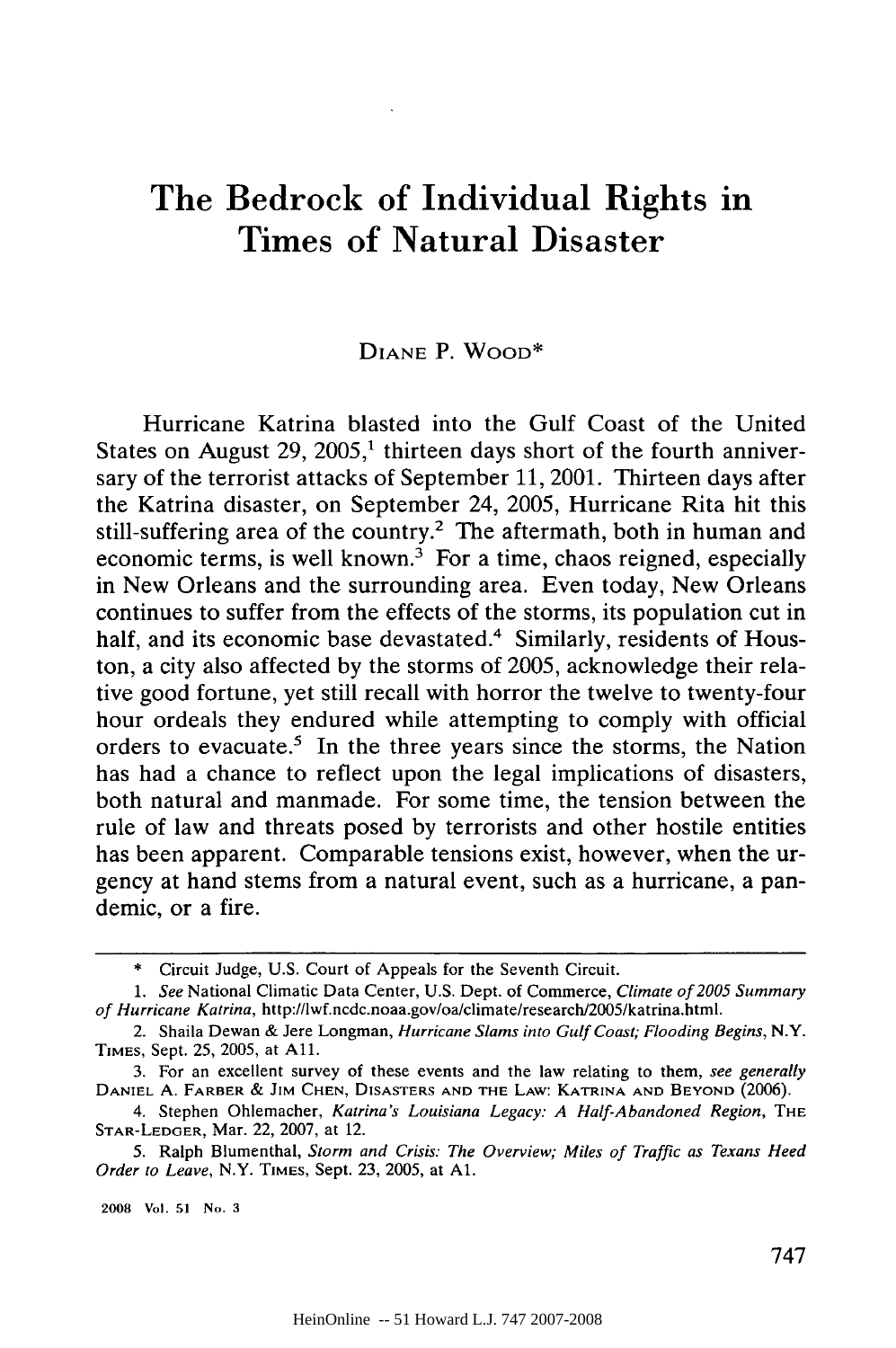### *Howard Law Journal*

A brief review of the essential elements of the rule of law confirms that the courts play a central role in its creation and maintenance. If courts are unavailable or unable to function, as was the case following Hurricane Katrina, little stands between the citizenry and the breakdown of the rule of law.<sup>6</sup> After setting the stage, therefore, this article then looks at what steps the courts have taken, since Katrina, to assure continuity of operations. Assuming that the courts have managed to stay open and inform the public of any alternative arrangements that may be in place, the question becomes: what problems, if any, have been rendered nonjusticiable because of the exigencies of the emergency? Finally, in deciding whether courts are prepared or permitted to address a problem, it is useful to identify the greatest potential conflicts with individual rights that can arise in these troubled situations.

Open for Business: The Rule of Law and the Courts

In an earlier paper, entitled *The Rule of Law in Times of Stress,7 I* discussed the extent to which the United States has, or has not, adhered to the rule of law during times of insurrection, foreign wars, or other threats to national security. That paper used the following working definition of the "rule of law":

[T]he rule of law has both a substantive and a procedural dimension; **..** there is no one in a society governed by law who is above the law or immune from some form of legal constraint; **. . .** neither laws nor the procedures used to create or implement them should be secret; and **...** the laws must not be arbitrary.<sup>8</sup>

Perhaps the most important part of the procedural dimension of the rule of law is the existence of "instrumentalities of impartial justice,"<sup>9</sup> meaning courts that use fair procedures.<sup>10</sup>

The State Department of the United States takes much the same approach to the concept of the rule of law. Its Office of International Information Programs identifies the following characteristics of states that follow the rule of law:

*<sup>6.</sup> See* Press Release, Admin. Office of the U.S. Courts, Federal Courts Closed by Hurricane Katrina, http://www.uscourts.gov/newsroom/hurricane2.html.

*<sup>7.</sup> See* Diane P. Wood, *The Rule of Law in Times of Stress,* 70 U. CHI. L. REV. 455 (2003). 8. *Id.* at 457.

<sup>9.</sup> Richard H. Fallon, Jr., *"The Rule of Law" as a Concept in Constitutional Discourse,* <sup>97</sup> **COLUM.** L. REV. 1, 9 (1997).

<sup>10.</sup> *Id.*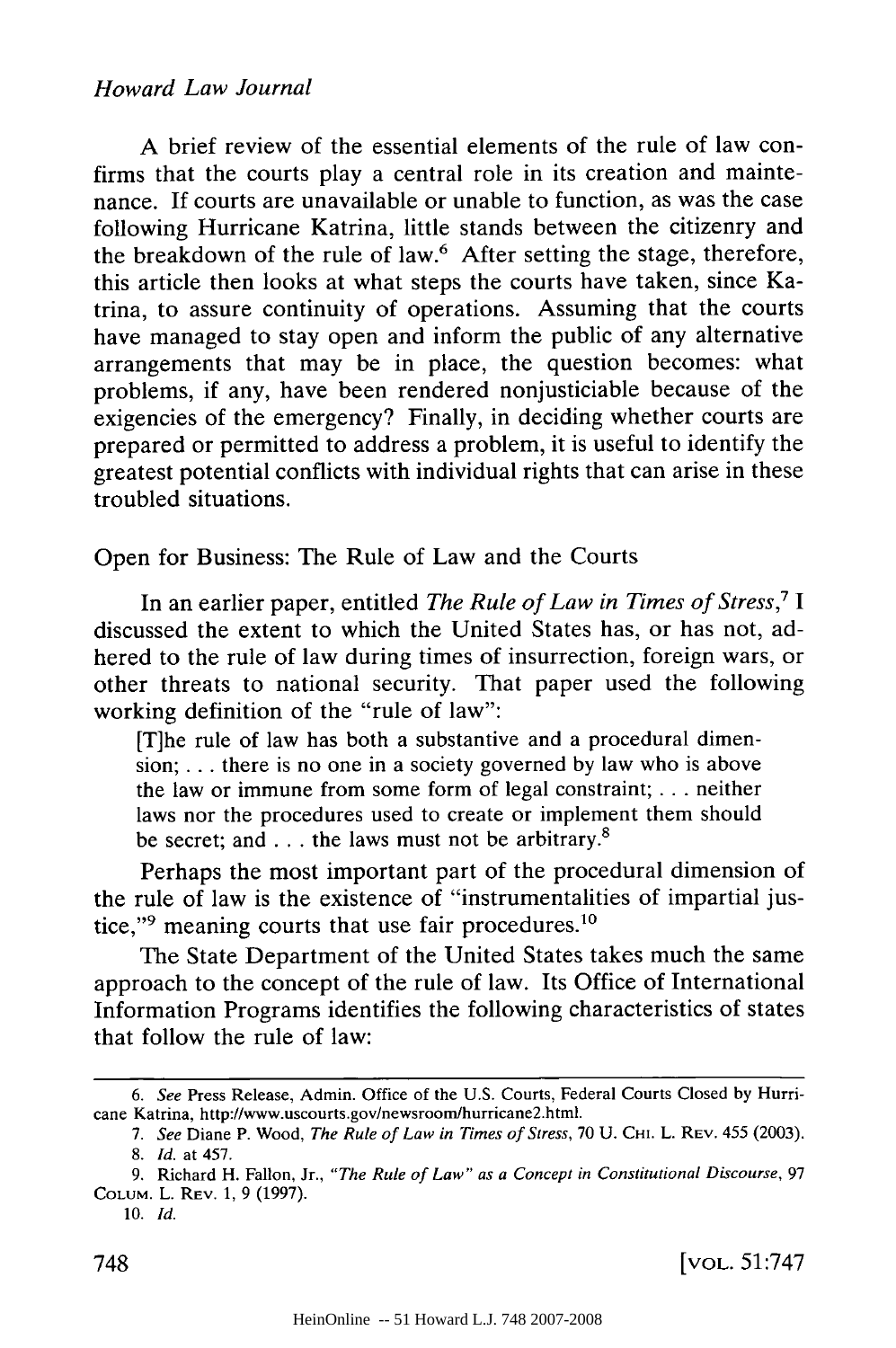[1] Rule of law means that no individual, president or private citizen, stands above the law. Democratic governments exercise authority by way of law and are themselves subject to law's constraints.

[2] Laws should express the will of the people, not the whims of kings, dictators, military officials, religious leaders, or self-appointed political parties.

[3] Citizens in democracies are willing to obey the laws of their society, then, because they are submitting to their own rules and regulations. Justice is best achieved when the laws are established by the very people who must obey them.

[4] Under the rule of law, a system of strong, independent courts should have the power and authority, resources, and the prestige to hold government officials, even top leaders, accountable to the nation's laws and regulations.

[5] For this reason, judges should be well trained, professional, independent, and impartial. To serve their necessary role in the legal and political system, judges must be committed to the principles of democracy.

[6] The laws of a democracy may have many sources: written constitutions; statutes and regulations; religious and ethical teachings; and cultural traditions and practices. Regardless of origin, the law should enshrine certain provisions to protect the rights and freedoms of citizens:

[i] Under the requirement of equal protection under the law, the law may not be uniquely applicable to any single individual or group.

[ii] Citizens must be secure from arbitrary arrest and unreasonable search of their homes, or the seizure of their personal property.

[iii] Citizens charged with crimes are entitled to a speedy and public trial, along with the opportunity to confront and question their accusers. If convicted, they may not be subjected to cruel or unusual punishment.

[iv] Citizens cannot be forced to testify against themselves. This principle protects citizens from coercion, abuse, or torture, and greatly reduces the temptation of police to employ such and greatry<br>measures.<sup>11</sup>

Characteristics Four and Five are the areas of greatest concern for present purposes; each addresses the need for a system of strong,

<sup>11.</sup> U.S. DEP'T OF **STATE, BUREAU** OF **INT'L INFO.** PROGRAMS, PRINCIPLES OF **DEMOC-**RACY: THE RULE **OF** LAW, http://usinfo.state.gov/products/pubs/principles/lawrule.pdf.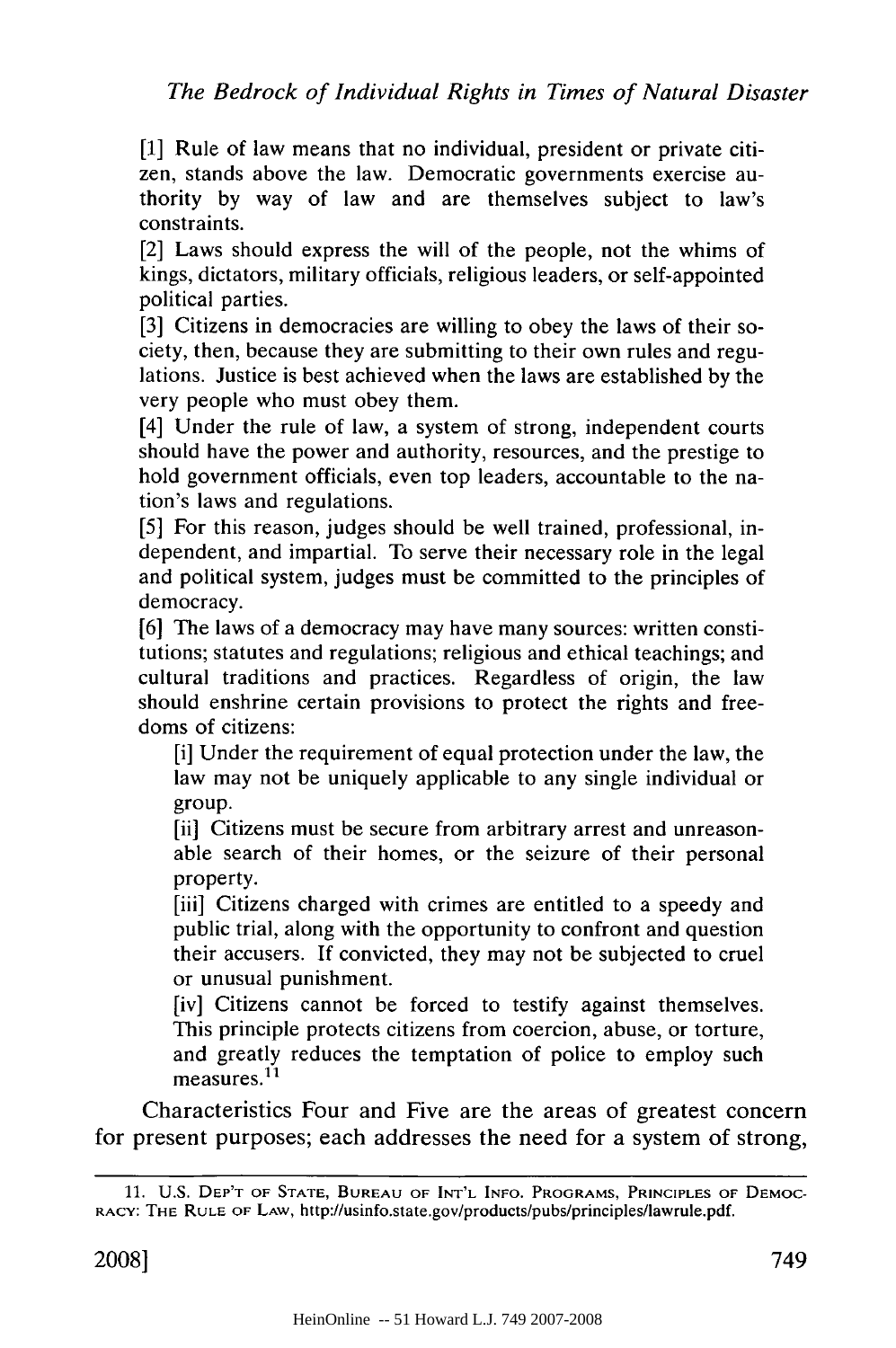independent courts staffed by independent and impartial judges who are committed to the principles of democracy.

The American Bar Association further highlighted the need for strong courts during times of peril in the Twelve Principles entitled *Rule of Law in Times of Major Disaster* that it adopted in August  $2007<sup>12</sup>$  Principles Two, Three, and Four are particularly important to this discussion. Principle Two stresses that:

It is the duty of all legal organizations—the courts, the organized bar, prosecutors, public defenders, providers of legal services to the poor, individual lawyers, police, and prison and jail officials-to undertake adequate planning and preparation to insure that the legal systems, both civil and criminal, can continue to dispense justice in times of major disaster. $^{13}$ 

Principle Three establishes a number of steps that courts, in particular, should take "[i]n planning, preparing, and training for a major disaster."<sup>14</sup> This Principle emphasizes, above all, that courts must remain open for business. Furthermore, courts must be in a position to do their work properly. Legal records and evidentiary materials must be preserved; alternative physical facilities should be available, relying on inter-jurisdictional sharing if necessary; and judicial personnel should be deployed where they are most needed. Further, Principle Four states, without qualification, that "the requirements of the Constitution must be respected, particularly with respect to criminal prosecutions."<sup>15</sup> Many of these goals will be difficult to achieve if a natural disaster has the effect of shutting down regular courts in the affected area.

In the related area of military justice, the principle is well established that extraordinary tribunals, such as military commissions, are not authorized to operate if the normal courts are open for business. For example, in *Hamdan v. Rumsfeld,'6* the Supreme Court acknowledged that Colonel William Winthrop, whom it regarded as the author of the definitive treatise on military law,<sup>17</sup> included as one of the pre-

<sup>12.</sup> AM. BAR Ass'N, RULE OF LAW **IN TIMES** OF MAJOR **DISASTER** (2007), http://www.aba net.org/litigation/ruleoflaw/rol-disaster.pdf.

<sup>13.</sup> *Id.* at 3 (commentary for Principle Two).

<sup>14.</sup> *Id.* at 4 (commentary for Principle Three).

<sup>15.</sup> *Id.* at 5.

<sup>16. 126</sup> **S.** Ct. 2749 (2006).

<sup>17.</sup> *Id.* at 2777. Colonel William Winthrop was an Assistant Army Judge Admiral General, law professor, and author of a treatise on military law that was first published in 1896 and is still highly regarded today. *Col. William Winthrop's Retirement: By It the Army Will Lose a Very Able Assistant Judge Advocate General,* N.Y. TIMES, July 30, 1895, *available at* http://query.ny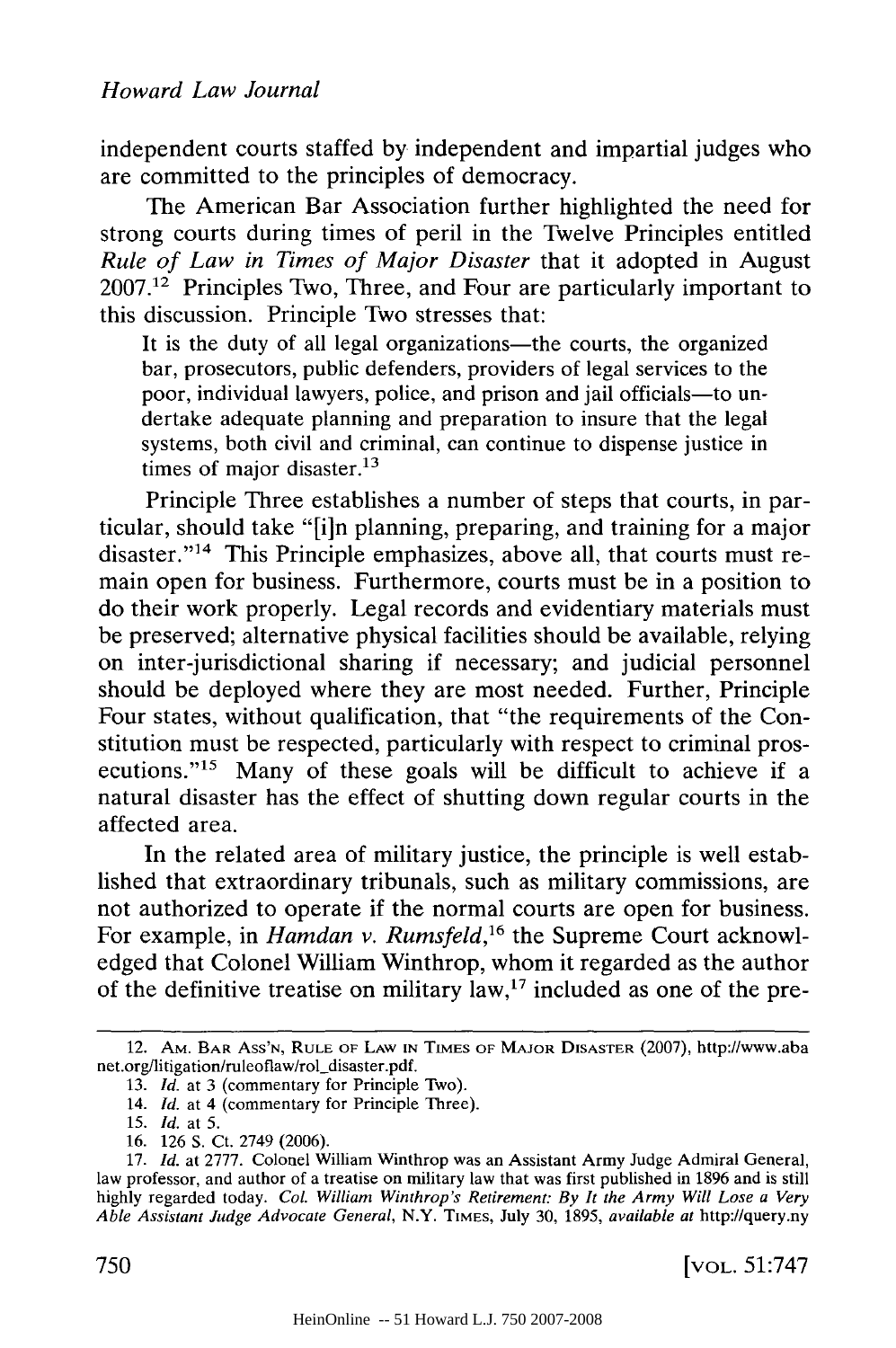conditions for the exercise of jurisdiction by a military tribunal the criterion that "the trial must be had within the theatre of war; that, if held elsewhere, and where the civil courts are open and available, the proceedings and sentence will be *coram non judice*."<sup>18</sup> In fact, this principle was first and most famously expressed in *Ex parte Milligan*,<sup>19</sup> in which the Supreme Court held that the laws and usages of war could "never be applied to citizens in states which have upheld the authority of the government, and where the courts are open and their process unobstructed."<sup>20</sup> The Court went on to observe that Indiana was such a state, and therefore Milligan's military trial was contrary to law.<sup>21</sup> Similarly, just after the conclusion of World War II, in *Duncan v. Kahanamoku*,<sup>22</sup> the Court held that two men who had been tried by military tribunals in Hawaii during the course of the war were entitled to be released on the ground that Congress had not authorized such a sweeping use of military power in the Hawaiian territory.<sup>23</sup> In his opinion for the Court, Justice Black hinted at the outcome by phrasing the relevant question as follows:

Have the principles and practices developed during the birth and growth of our political institutions been such as to persuade us that Congress intended that loyal civilians in loyal territory should have their daily conduct governed by military orders substituted for criminal laws, and that such civilians should be tried and punished by military tribunals?<sup>24</sup>

Not surprisingly, he answered that question in the negative, proclaiming that "[c]ourts and their procedural safeguards are indispensable to our system of government. They were set up by our founders to protect the liberties they valued." $25$ 

There is no reason why the same rule mandating use of the normal civil courts, unless they have shut down, should not apply to areas struck by a natural disaster. Although it may be necessary, during

- 22. 327 U.S. 304 (1946
- 23. *Id.* at 324.
- 24. *Id.* at 319.
- 25. *Id.* at 322.

times.com/mem/archive-free/pdf?\_r=1&res=9404E3D8103DE433A25753C3A9619C94649ED7 CF&oref=slogin.For treatise citation, see infra note 18.

<sup>18.</sup> *Hamdan,* 126 **S.** Ct. at 2777 n.29 (citing WILLIAM WINTHROP, MILITARY LAW **AND** PRECEDENTS 836 (rev. 2d ed. 1920)) (internal quotations omitted). *Coram non judice* means "outside the presence of a judge" or "before a judge or court that is not the proper one or that cannot take legal cognizance of the matter." BLACK's LAW DICTIONARY 338 (7th ed. 1999).

<sup>19. 71</sup> U.S. 2 (1866).

<sup>20.</sup> *Id.* at 76.

<sup>21.</sup> *Id.* at 83.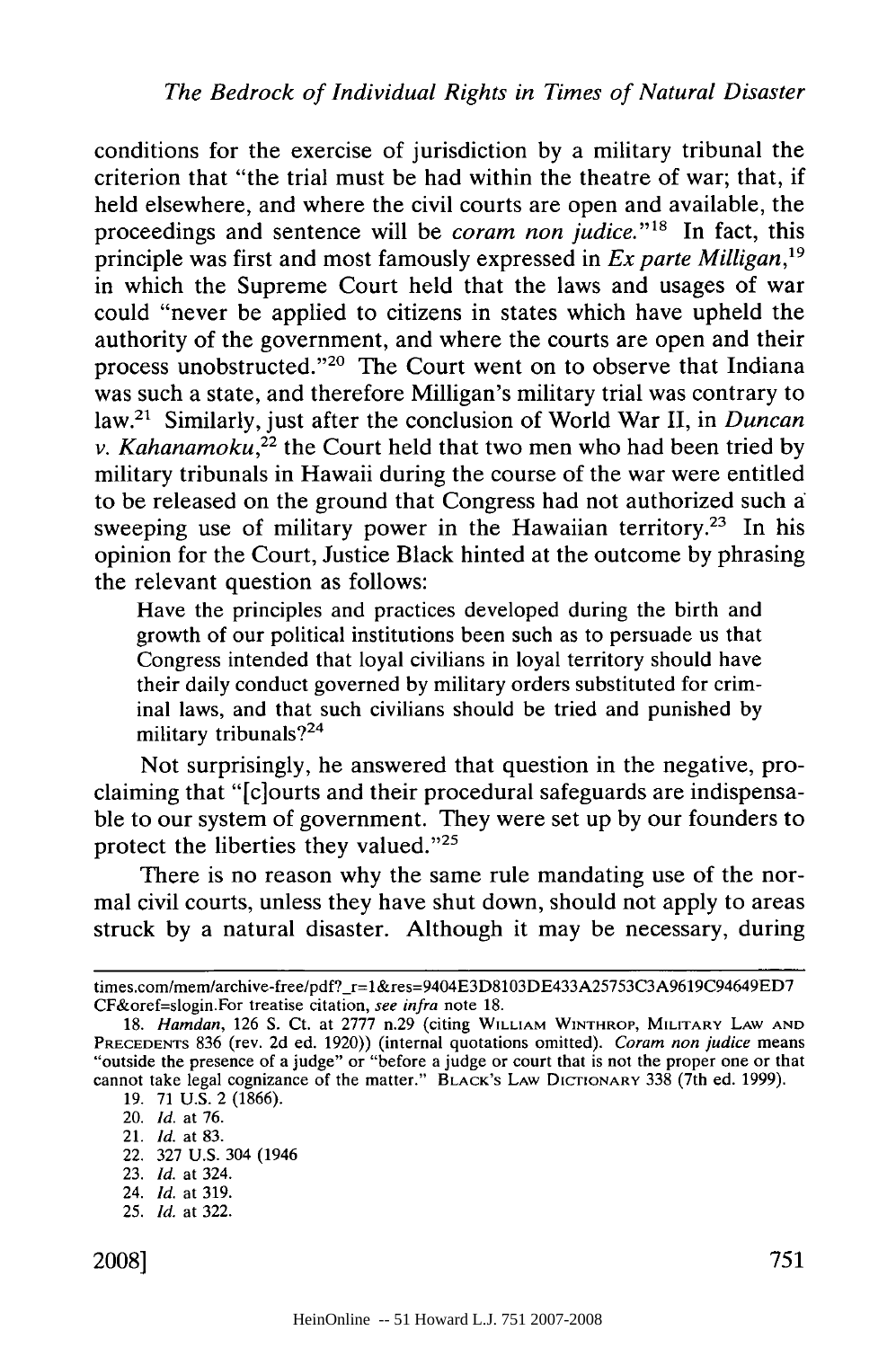times of emergency, for authorities to assume full control for the area, in the interest of the rule of law every effort must be taken to assure that such a period is as brief as possible. That said, the question of the role of the courts in ensuring that emergency powers stay within legal boundaries is a difficult one, which is addressed in Part III of this article. The courts can do nothing, however, unless they remain open for business. Recognition of this fundamental point has led courts around the country to develop "continuity of operations plans," or COOPs.

# Continuity of Operations in the Courts

The purpose of any court's continuity of operations plan is plain: to facilitate the court's ability to carry out its essential functions during periods when use of its ordinary facilities is threatened, diminished, or utterly blocked because of a disaster of any type.<sup>26</sup> Perhaps the most important part of any COOP is clarity; clarity in how and when it should be triggered, and how and when it should be terminated. Second-and a close second-is the effectiveness of the communication systems for which the COOP provides. As America learned, to its sorrow, during both the September 11th attacks and the Katrina disaster, lack of communication can hamper or even cripple the most well-meaning responsive efforts. Internal communications among court personnel are critical to maintaining or re-establishing functioning courts, but external communications to other governmental authorities and the public at large are just as important. If the police do not know who can issue a warrant or where that person is located, they face the Hobson's choice of ignoring the Fourth Amendment or foregoing a criminal investigation for which they have probable cause. If the public does not know what has happened to the courts, people may resort, in desperation, to chaotic self-help measures.

The Administrative Office (AO) of the U.S. Courts has helped federal courts around the country devise appropriate COOPs for themselves. Following advice given in a Federal Preparedness Circular, the AO identified six critical elements for any plan: (1) essential functions, (2) delegations of authority, (3) orders of succession, (4) alternative facilities, (5) interoperable communications, and (6) vital

<sup>26.</sup> See generally R. ERIC **PETERSEN,** CONGRESSIONAL RESEARCH SERVICE, EMERGENCY PREPAREDNESS **AND CONTINUITY** OF **OPERATIONS** (COOP) **PLANNING IN THE** FEDERAL **JUDICI-**ARY (2003), http://www.law.umaryland.edu/marshall/crsreports/crsdocuments/RL31978\_0808 2003.pdf.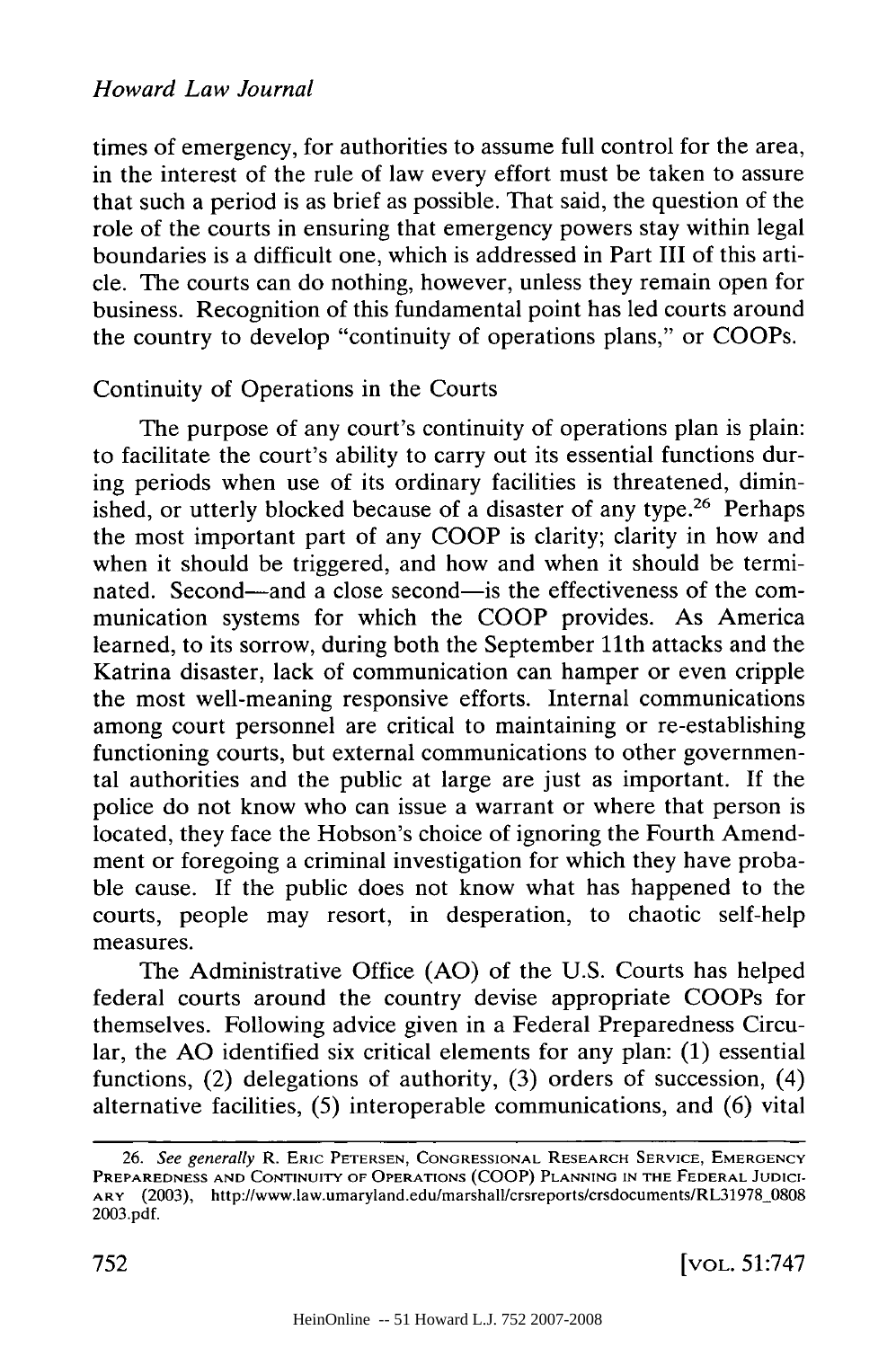records and databases.27 Not all disasters require the same type of response, of course, and so there is a debate among planners about what type of response is appropriate for each situation. One school of thought takes the position that one COOP is enough, as long as it is flexible. Attempting to prescribe for the future in too much detail is risky. The U.S. Court of Appeals for the Fifth Circuit, for example, which is headquartered in New Orleans, had engaged in substantial planning after the 9/11 attacks and had decided that its alternate base of operations would be Lafayette, Louisiana. That decision was one of the earliest casualties of Hurricane Katrina. The court abandoned the plan to use Lafayette and instead promptly decided to move its base of operations to Houston, Texas.<sup>28</sup> Its earlier plan had failed to anticipate the need for the entire court staff, complete with their families, to relocate to a different city for a substantial period of time. However accommodating the facilities may have been in Lafayette, they were better in Houston-indeed, the then-sitting Chief Judge was based in Houston, as were several other members of the court. Further, the court was accustomed to occasional sittings in Houston. The process of planning is itself educational for all who are involved, and those who urge that a COOP should be one unified, relatively general plan, believe that this education plus the general outlines of a solution are all that can be expected.

The other school of thought advocates alternative plans.<sup>29</sup> On a geographical planning axis, one could imagine at least four scenarios:

The courthouse building alone is affected, *e.g.,* the 1995 bombing of the Murrah Federal Building in Oklahoma City;<sup>30</sup>

2008]

<sup>27.</sup> *See Court Continuity of Operations Plans Get Assist,* THE THIRD BRANCH NEWSLETTER (Admin. Office of the U.S. Courts, Washington, D.C.), July 2002, *available at* http://www.us courts.gov/ttb/july02ttb/essentials.html; *Fifth Circuit First to Gauge Emergency Preparedness,* THE THIRD BRANCH NEWSLETTER (Admin. Office of the U.S. Courts, Washington, D.C.), Apr. 2002, http://www.uscourts.gov/ttb/apr02ttb/papertrail.html#gauge.

<sup>28.</sup> *See* Press Release, Admin. Office of the U.S. Courts, Federal Courts Regrouping After Hurricane Katrina (Sept. 08, 2005), http://www.uscourts.gov/newsroom/hurricane090805.html.

<sup>29.</sup> Of course, for security reasons, I cannot go into detail about any particular court's COOP. In general, however, the plans are careful to provide for numerous alternatives. If the primary courthouse is unavailable because of physical destruction, contamination, or inability to travel to it, then a COOP will provide for City B as an alternate location. If the emergency affects City B as well, then Cities C and D are named. If the natural disaster, for example, is an influenza pandemic, as opposed to a fire that destroys the courthouse building, the plan might provide for networking among the judges of the court and court personnel, minimizing the need to assemble in person.

<sup>30.</sup> Thomas A. Birkland & Carrie A. Schneider, *Emergency Management in the Courts: Trends After September 11th and Hurricane Katrina,* 28 JUST. Sys. J. 20, 21 tbl.1 (2007).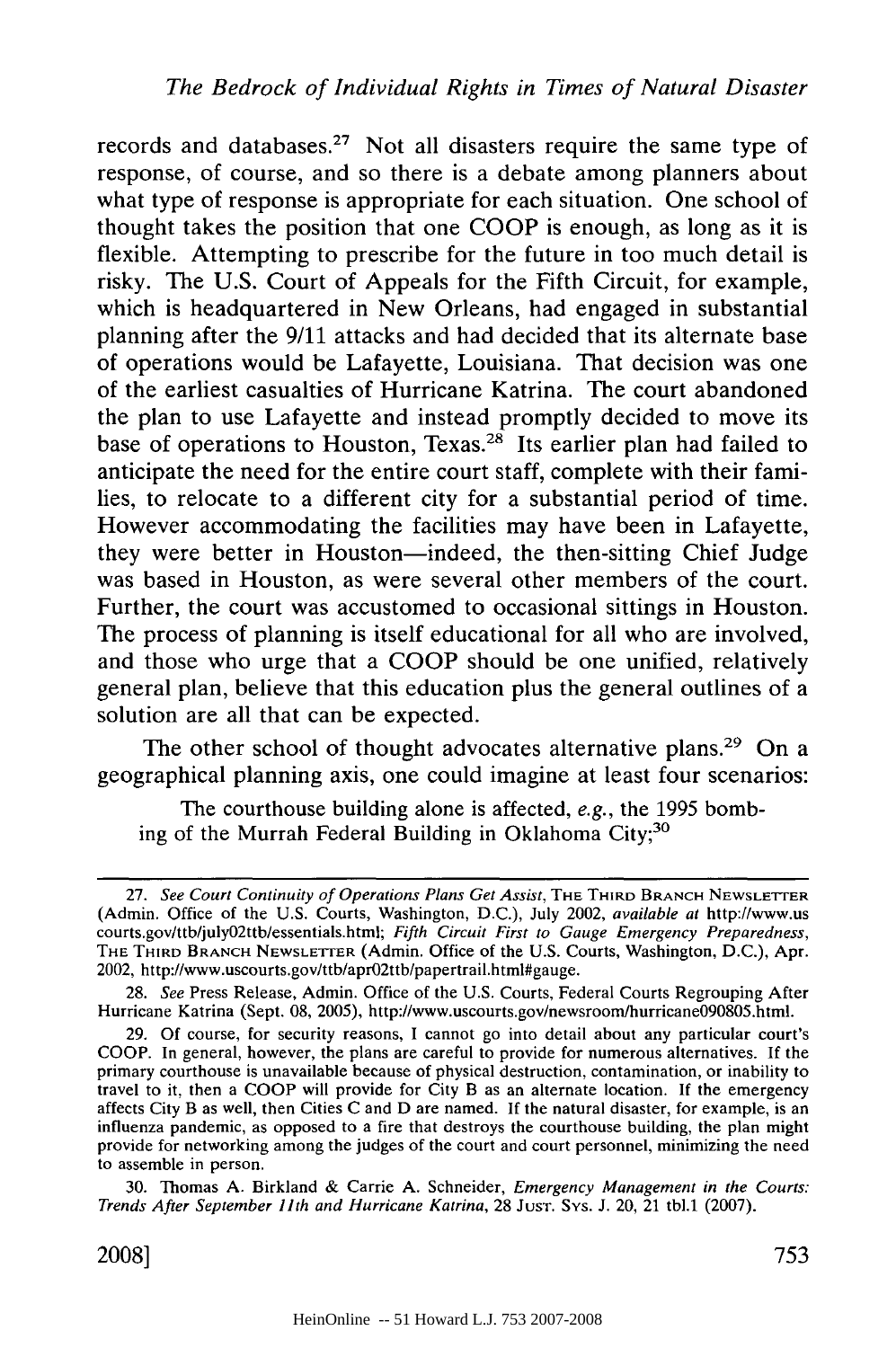The courthouse and the immediate vicinity might be damaged,  $e.g.,$  the flooding of the Chicago River in April  $1992^{31}$  that affected most of Chicago's downtown area known as the Loop;

A defined geographic region is affected, *e.g.,* what could have happened as a result of the March 28, 1979 incident<sup>32</sup> at the Three Mile Island nuclear power plant if radiation had escaped and contaminated a large area; and

A complete government shutdown or unavailability, *e.g.,* imagine a temporary shutdown of the nation's communication networks or power grid.

On an alternate axis, one might plot types of disasters ranging from terrorist attacks and pandemics to weather-related disasters such as hurricane, tornadoes, or floods, or other types of natural disasters like earthquakes and fires. While there may be a risk in allowing plans to become too complex, the fact remains that the solutions to these different problems are likely to vary significantly. When Hurricane Katrina hit New Orleans, it made perfect sense for the court of appeals to relocate, *en masse,* to Houston, and for the district court to relocate to Baton Rouge. If the problem were a pandemic, however, a different plan would be required, one enabling people to work while they remain largely isolated from one another.

In an article discussing the issue of emergency management in courts, authors Thomas A. Birkland and Carrie A. Schneider highlight a number of problems that have arisen in the past, which plans should be designed to address in the future.<sup>33</sup> Apart from the need to keep the courts open, or to leave them closed for the shortest possible time, courts must relocate to areas that are readily accessible to the public, as well as to court employees, litigants, witnesses, jurors, and law enforcement officers who must appear in court.<sup>34</sup> Courts must also keep their records and evidence secure to avoid lengthy postponements of proceedings, or worse, dismissals for inability to prosecute.<sup>35</sup> Additionally, COOPs must address a court's ability to monitor probation-

<sup>31.</sup> The facts of the 1992 flood are described briefly in Jerome B. Grubart, Inc. v. Great Lakes Dredge & Dock Co., 513 U.S. 527, 530 (1995), and then again in Great Lakes Dredge & Dock Co. v. City of Chicago, 260 F.3d 789, 790-91 (7th Cir. 2001).

<sup>32.</sup> For a brief description of the nuclear incident that resulted in the release of radioactive materials into the atmosphere and the subsequent evacuation of thousands of residents who lived in the surrounding area, *see In re* Three Mile Island Litigation, 87 F.R.D. 433, 434 (D.C. Pa. 1980).

<sup>33.</sup> Birkland & Schneider, *supra* note 30, at 20.

<sup>34.</sup> *Id.* at 23-26.

<sup>35.</sup> *Id.* at 25 (In the aftermath of Katrina, "[e]vidence in approximately 3,000 criminal cases pending before the court system was lost, and many witnesses and victims had left the city, and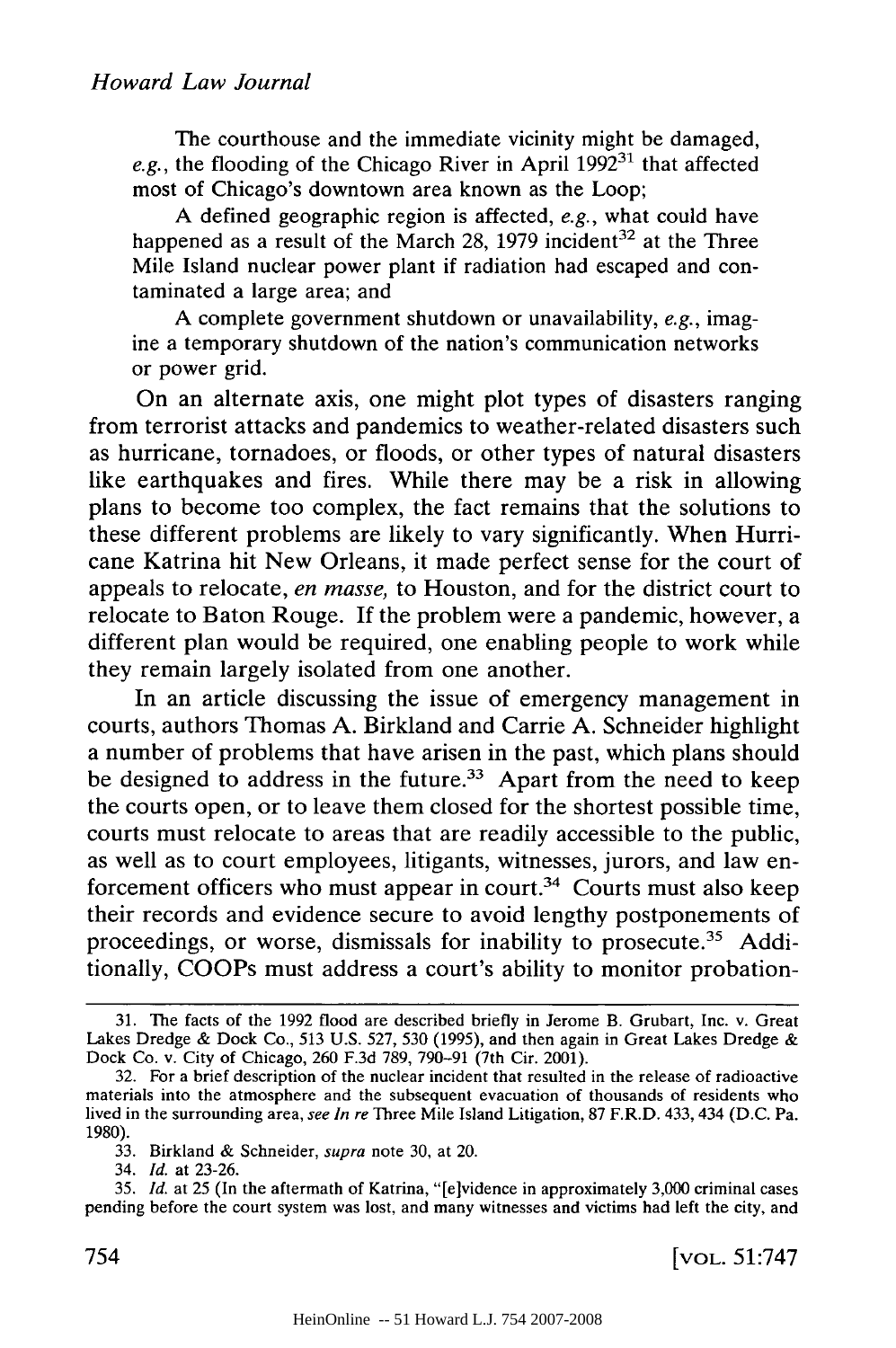ers, parolees, and others subject to outstanding court orders; and finally, key information must flow to "stakeholders," including parties before the court, the public, law enforcement officers, and detainees and prisoners.36

Learning a lesson from Katrina, COOPs now regularly anticipate the need for inter-jurisdictional cooperation, whether from one federal circuit or district to the next, from one state to the next, or from one city to the next. Professor Farber and Dean Chen ask the question whether federalism was a friend or a foe in addressing the Katrina catastrophe.37 The answer seems to be a combination of both. One thing that federalism certainly offers is redundancy; in a crisis, that redundancy can be enormously useful. If a federal courthouse has been destroyed, the judges might be able to move to another part of town and use the state courthouse. If state prisons have been flooded, there will be a federal prison or a prison from a sister state available to take the inmates on a temporary basis. The states are party to an Emergency Management Assistance Compact,<sup>38</sup> which provides the legal underpinning for many of these cooperative measures. Federal statutes such as the Stafford Disaster Relief and Emergency Assistance Act<sup>39</sup> provide the basis for federal assistance to states struck by disasters, and the federal government has direct authority to render assistance to federal facilities that are affected by a disaster.

#### Justiciability During Emergencies

Having a continuity plan to keep the courthouses open during a crisis is critical, but that alone is not enough. People seeking judicial services must have standing to sue, and the questions they present must be capable of judicial resolution. In times of emergency, one or both of these prerequisites to judicial action may be missing.

As the Supreme Court noted recently in *Lance v. Coffman*:<sup>40</sup>

even one year later, many had not returned. As a result, many cases were delayed or dismissed for lack of witnesses.").

<sup>36.</sup> During the Katrina crisis, detainees and prisoners received especially bad treatment. For an indepth discussion of the civil and human rights violations on the Gulf Coast during and after Katrina, see ACLU, BROKEN PROMISES: 2 YEARS **AFrER** KATRINA (2007), http://www.aclu. org/pdfs/prison/brokenpromises 20070820.pdf.

<sup>37.</sup> FARBER & CHEN, *supra* note 3, at 19.

<sup>38.</sup> Emergency Management Assistance Compact, Pub. L. No. 104-321, 110 Stat. 3877 (1996).

<sup>39. 42</sup> U.S.C. §§ 5121-5206 (2005).

<sup>40. 127</sup> S. Ct. 1194 (2007).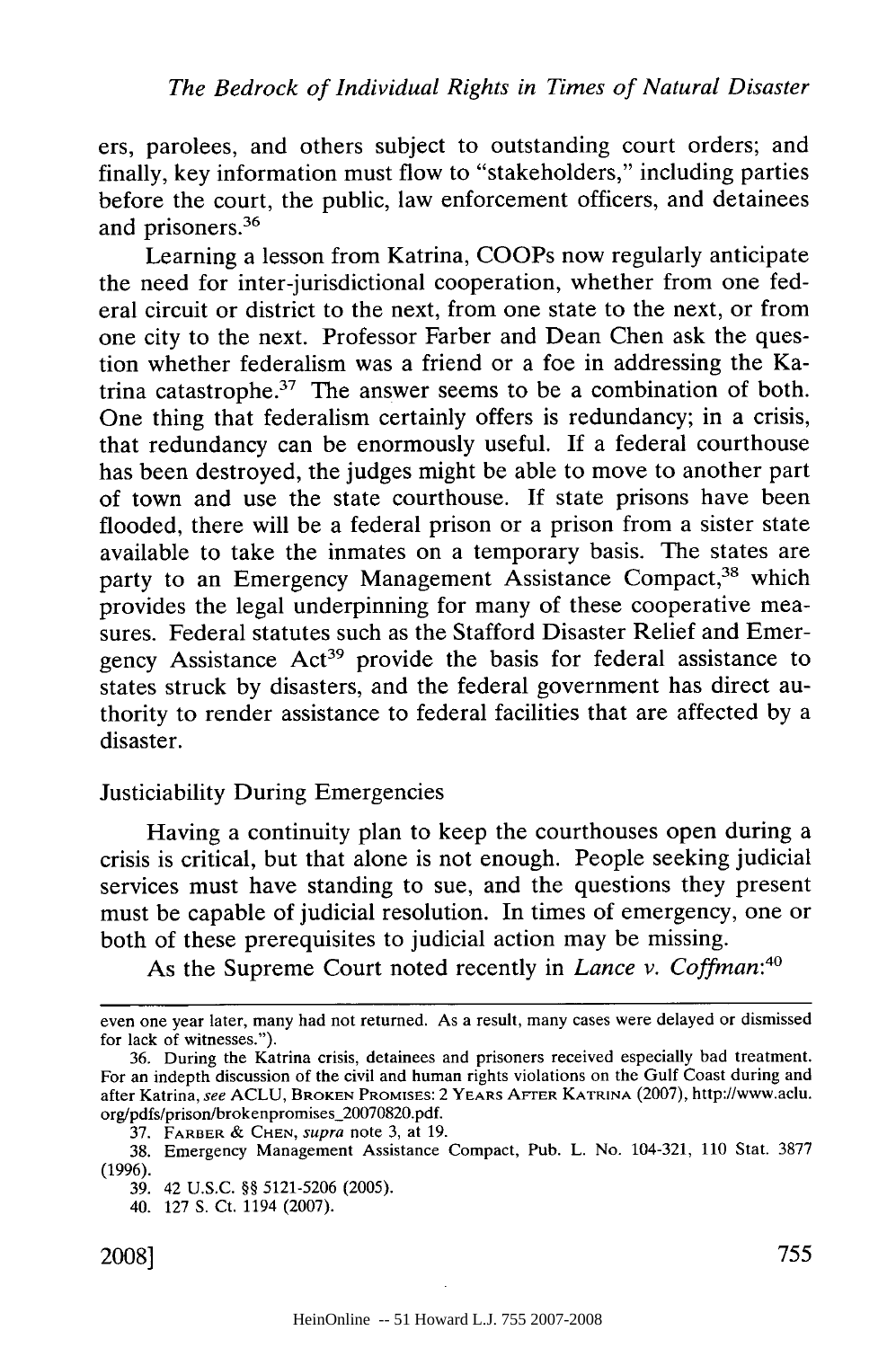Article III of the Constitution limits the jurisdiction of federal courts to "Cases" and "Controversies." One component of the case-or-controversy requirement is standing, which requires a plaintiff to demonstrate the now-familiar elements of injury in fact, causation, and redressability. "We have consistently held that a plaintiff raising only a generally available grievance about government-claiming only harm to his and every citizen's interest in proper application of the Constitution and laws, and seeking relief that no more directly and tangibly benefits him than it does the public at large-does not state an Article III case or controversy."<sup>41</sup>

Generalized grievances, the Court repeatedly emphasizes, belong in the political branches of the government.

Under this doctrine, citizens with only a general objection to the declaration of a state of emergency or to the details of the emergency regime might be unable to challenge those arrangements in court. The only parties who will be permitted to go forward are those who: (1) have a particularized grievance, (2) have suffered "injury in fact," (3) can show that the government's action has caused that injury, and  $(4)$  are asking for some type of relief the court is capable of granting.<sup>42</sup> The last of those requirements may be the most difficult since it is quite unlikely that a court would tell a quasi-military commander how to maintain order, second-guess a governor's decision to implement an evacuation order, or step into other details of emergency governance.

The potential restrictions stemming from the separation of powers among the branches of government are even more important than standing limitations. In *Baker v. Carr*,<sup>43</sup> the Supreme Court recalled its previous position in which it said that:

In determining whether a question falls within the [political question] category, the appropriateness under our system of government of attributing finality to the action of the political departments and also the lack of satisfactory criteria for a judicial determination are dominant considerations. The nonjusticiability of a political question is primarily a function of the separation of powers.<sup>44</sup>

Although the Court in *Baker* went on to note that not every question touching on foreign relations, dates of duration of hostilities, va-

<sup>41.</sup> *Id.* at 1196 (quotations and internal citations omitted).

<sup>42.</sup> *See* Whitmore v. Arkansas, 495 U.S. 149, 155-56 (1990).

<sup>43. 369</sup> U.S. 186 (1962).

<sup>44.</sup> *Id.* at 210 (quoting Coleman v. Miller, 307 U.S. 433, 454-55 (1939)) (alteration in original)(internal quotations and citations omitted).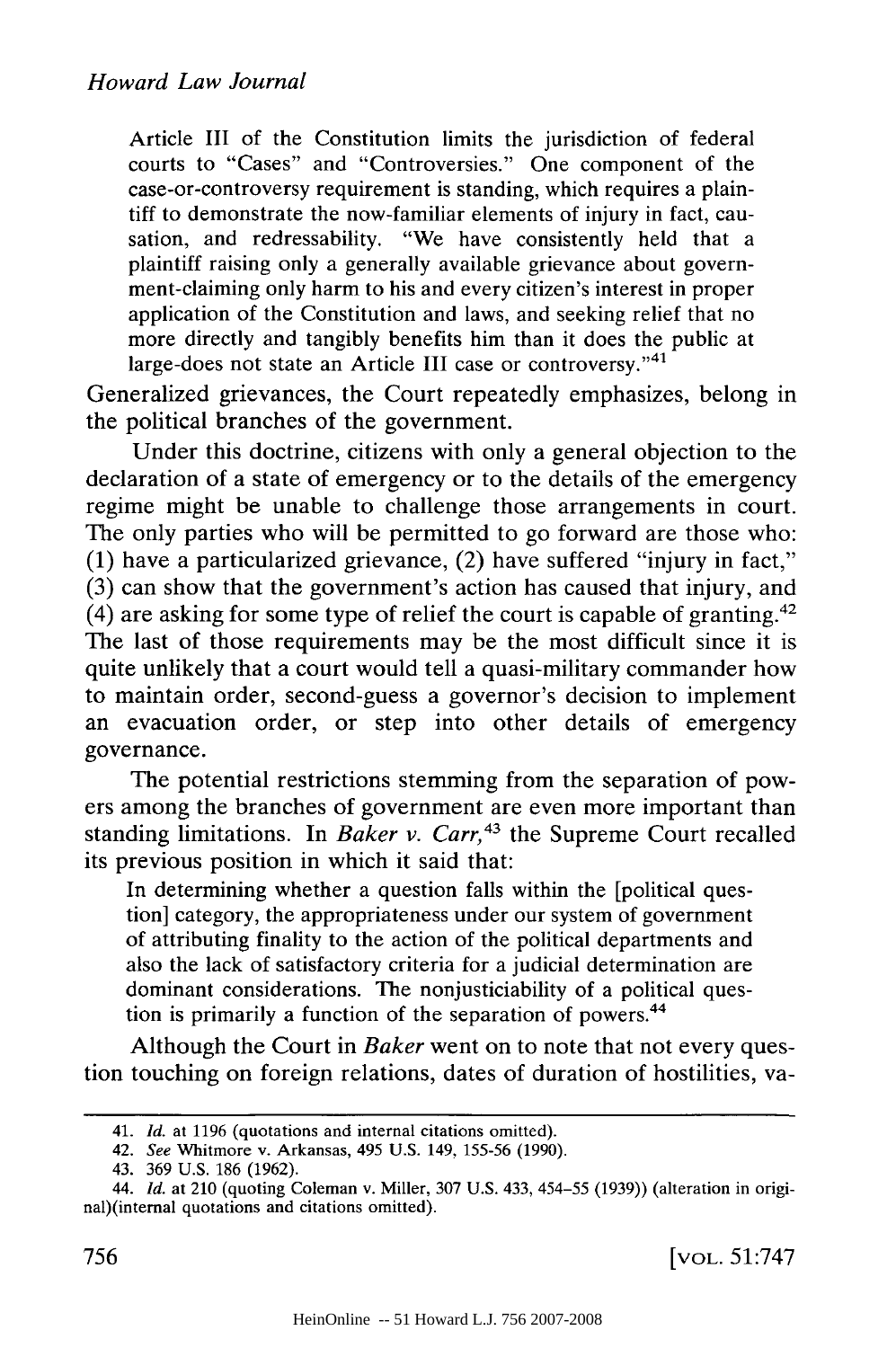lidity of enactments, the status of Indian tribes, or the existence of a republican form of government is nonjusticiable, it acknowledged that many are.<sup>45</sup>

One of the areas the Court mentioned is of particular relevance to natural disasters: dates of duration of hostilities. The *Baker* Court reviewed the reasons for the judiciary's reluctance to intervene in this area:

Though it has been stated broadly that the power which declared the necessity is the power to declare its cessation, and what the cessation requires, here too analysis reveals isolable reasons for the presence of political questions, underlying this Court's refusal to review the political departments' determination of when or whether a war has ended. Dominant is the need for finality in the political determination, for emergency's nature demands [a] prompt and unhesitating obedience. Moreover, the cessation of hostilities does not necessarily end the war power. [Rather, it has been stated] that the war power includes the power to remedy the evils which have arisen from its rise and progress and continues during that emergency. But deference rests on reason, not habit. The question in a particular case may not seriously implicate considerations of finality-e.g., a public program of importance (rent control) yet not central to the emergency effort. Further, clearly definable criteria for decision may be available. In such case the political question barrier falls away: A Court is not at liberty to shut its eyes to an obvious mistake, when the validity of the law depends upon the truth of what is declared. It can inquire whether the exigency still existed upon which the continued operation of the law depended. On the other hand, even in private litigation which directly implicates no feature of separation of powers, lack of judicially discoverable standards and the drive for even-handed application may impel reference to the political departments' determination of dates of hostilities' beginning and ending.<sup>46</sup>

These comments carry over directly to natural disasters. Included among the issues that may arise are the power of the Governor or the President: (1) to characterize a particular event or series of events as an emergency or a major disaster, (2) to determine the scope of the emergency, (3) to decide on the measures that are necessary to deal with the emergency, (4) to specify which, if any, of the ordinary laws should be suspended while the emergency persists, and (5) ultimately

<sup>45.</sup> *Id.* at 211-19.

<sup>46.</sup> *Id.* at 213-14 (internal citations and quotations omitted).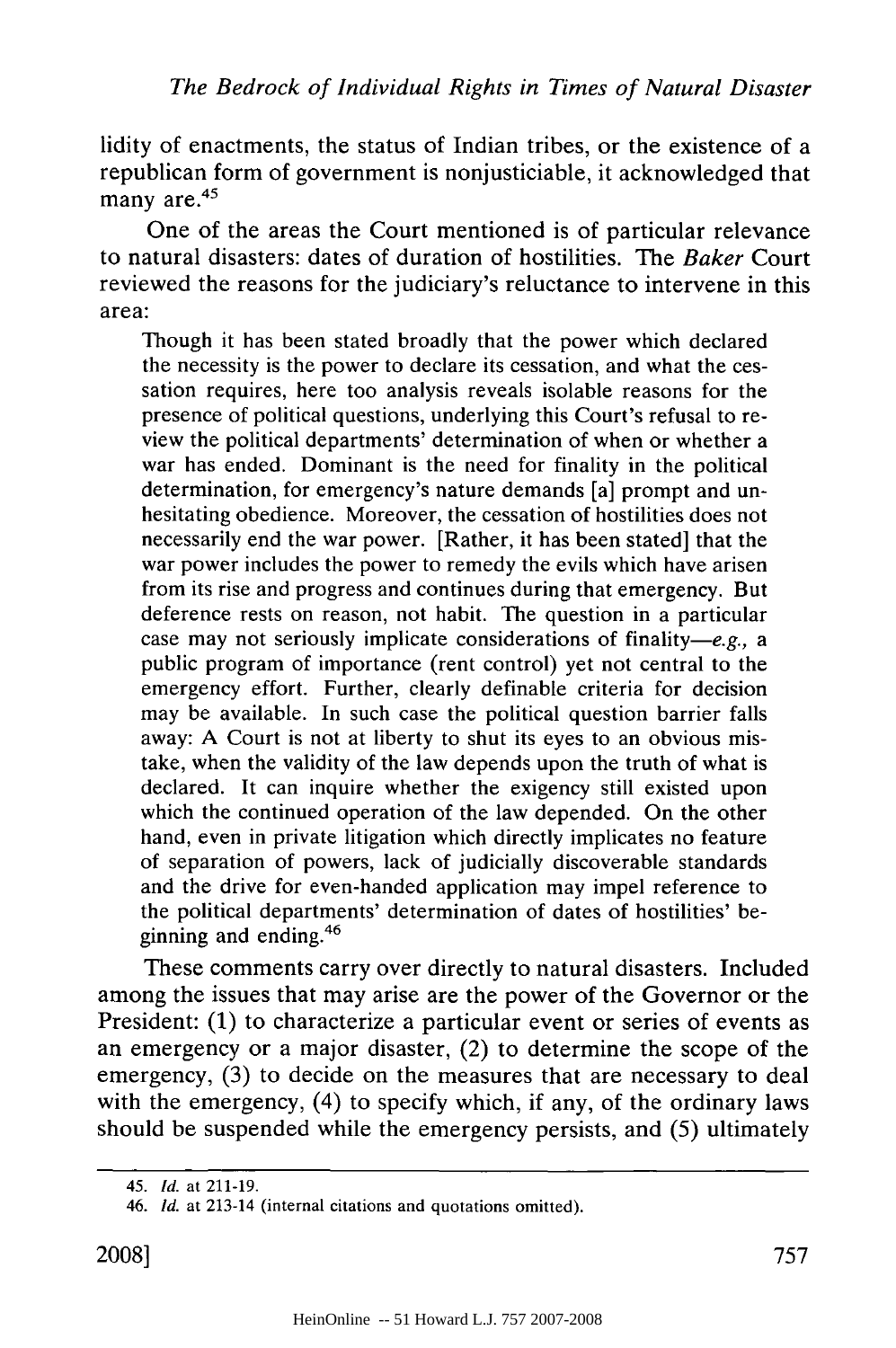to decide when the emergency has abated sufficiently to permit the return of ordinary legal structures. Just as there is a need in the face of hostilities for "a prompt and unhesitating obedience,"47 there may well be a period of time when the same imperative exists in the face of a Katrina-like disaster. Similar to the Court's tradition of refusing to second-guess the political branches' "determination of when or whether a war has ended,"<sup>48</sup> courts will be wary of trying to decide when or whether an emergency has ended, or when a natural disaster and its aftereffects are over.

A quick review of the statutes that confer power on the Executive Branch to declare the existence of an emergency or natural disaster shows that they lack the kind of standards the courts would be able to apply. The Stafford Act<sup>49</sup> is currently the primary disaster relief statute that authorizes the federal government to intervene in these urgent situations. Section 5170 permits the President, upon the request of the Governor of the affected state, to declare that a "major disaster"<sup>50</sup> exists.<sup>51</sup> Section 5191 provides the same authority for the President, upon the request of the Governor of the affected state, to declare that an "emergency"<sup>52</sup> exists.<sup>53</sup> The statutes provide little more than a circular definition for these two terms. For the most part, they simply spell out that a "natural disaster" or "emergency" is whatever the President declares it to be, and then they outline the procedures for obtaining a Presidential declaration and the types and terms of assistance that the federal government may offer. These statutes also provide the necessary statutory authorization for deploy-

42 U.S.C. § 5122(2) (2008).

51. 42 U.S.C. § 5170 (2008).

52. An "emergency" is:

42 U.S.C. § 5122(1) (2008).

<sup>47.</sup> *Id.* at 213.

<sup>48.</sup> *Id.*

<sup>49.</sup> Stafford Disaster Relief and Emergency Assistance Act, 42 U.S.C. §§ 5121-5206 (2005). 50. A "major disaster" is defined as:

any natural catastrophe (including any hurricane, tornado, storm, high water, wind driven water, tidal wave, tsunami, earthquake, volcanic eruption, landslide, mudslide snowstorm, or drought) or, regardless of cause, any fire, flood, or explosion, in any part of the United States, which in the determinat sufficient severity and magnitude to warrant major disaster assistance under this chapter to supplement the efforts and available resources of states, local governments, and disaster relief organizations in alleviating the damage, loss, hardship, or suffering caused thereby.

any occasion or instance for which, in the determination of the President, federal assistance is needed to supplement state and local efforts and capabilities to save lives and protect property and public health and safety, or to lessen or avert the threat of a catastrophe in any part of the United States.

<sup>53. 42</sup> U.S.C. § 5191 (2008).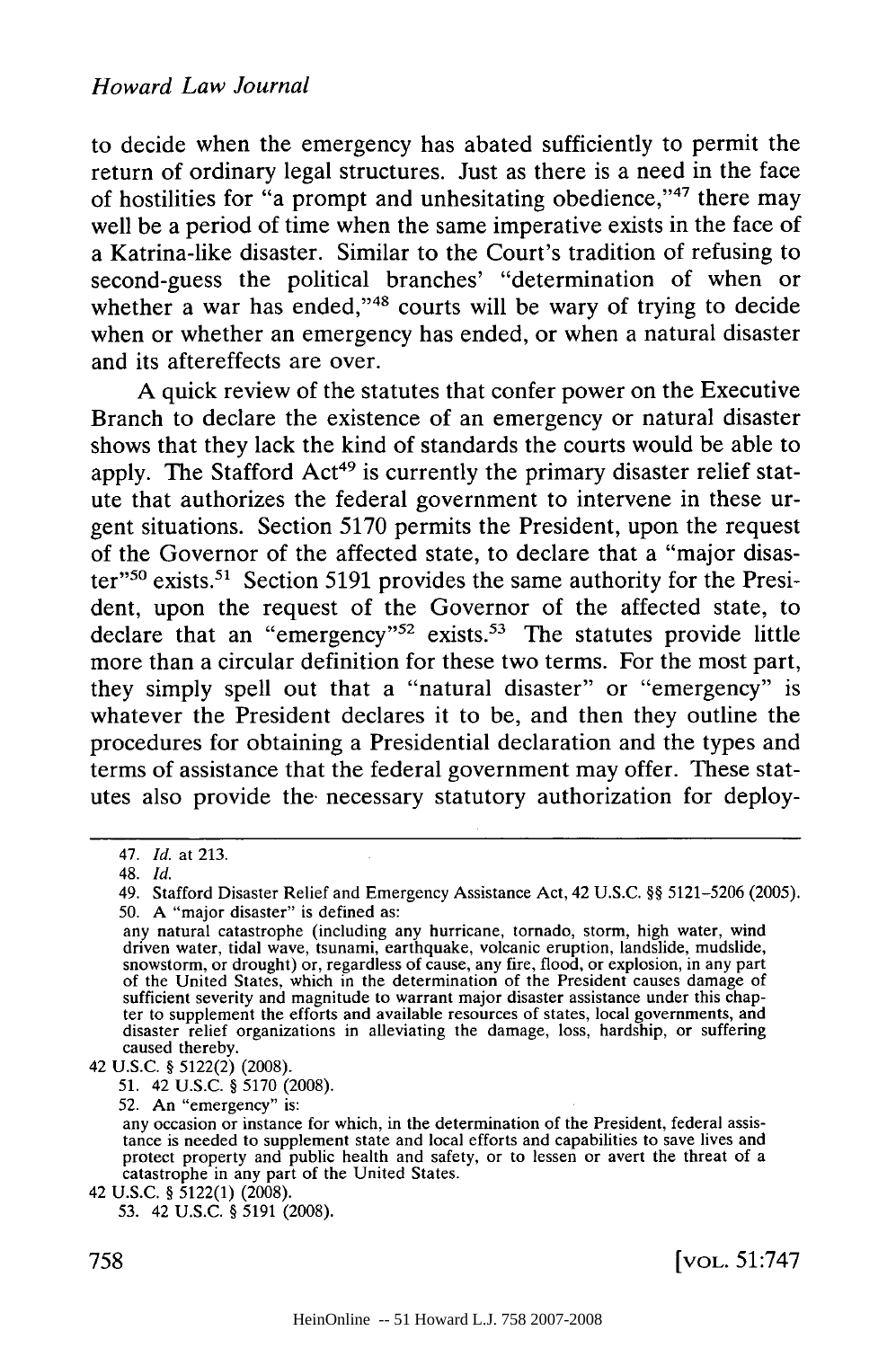ment of military personnel in an area affected by an emergency or major disaster; absent these statutes, the Posse Comitatus Act forbids the use of "any part of the Army or the Air Force as a posse comitatus or otherwise to execute the laws."54 Another exception appears in the Insurrection Act,<sup>55</sup> which permits the President, upon the request of a state's legislature or governor if the legislature cannot be convened, to call into federal service the militia of other states or the armed forces in order to quell the insurrection.

Though they would not normally be used in natural disasters, the National Emergencies Act (NEA),<sup>56</sup> and the International Emergency Economic Powers Act (IEEPA),<sup>57</sup> also provide guidance. The NEA empowers the President, acting under appropriate legislation, to declare a national emergency during the time it exists.<sup>58</sup> Interestingly, this statute also provides for the termination of a national emergency, if: "(1) there is enacted into law a joint resolution [of Congress] terminating the emergency; or (2) the President issues a proclamation terminating the emergency."<sup>59</sup> In addition, each House of Congress is supposed to review all declarations of national emergency every six months to see whether the emergency should be terminated.<sup>60</sup> Finally, the NEA requires the President and Executive agencies to maintain "a file and index of all significant orders,"<sup>61</sup> rules, and regulations issued pursuant to the national emergency declaration, and to transmit that information, if need be, to Congress promptly and confidentially.62

IEEPA applies to any unusual and extraordinary threat to the national security, foreign policy, or economy of the United States, if that threat "has its source in whole or substantial part outside the United States. . . .<sup>"63</sup> The President first must declare a national emergency with respect to the threat, and then he or she may exercise the powers granted in IEEPA as well.<sup>64</sup> The President's powers are

<sup>54. 18</sup> U.S.C. § 1385 (2008). 55. **10** U.S.C. §§ 331-34 (2008). *56.* 50 U.S.C. §§ 1601-51 (2008). 57. 50 U.S.C. §§ 1701-07 (2008). 58. 50 U.S.C. § 1621(a) (2008). 59. 50 U.S.C. § 1622(a) (2008). 60. 50 U.S.C. § 1622(b) (2008). **61. 50** U.S.C. § 1641(a) (2008) (discussing President's accounting and reporting requirements). **62. 50 U.S.C.** § 1641(b) (2008). 63. **50** U.S.C. § 1701(a) (2008). 64. *Id.*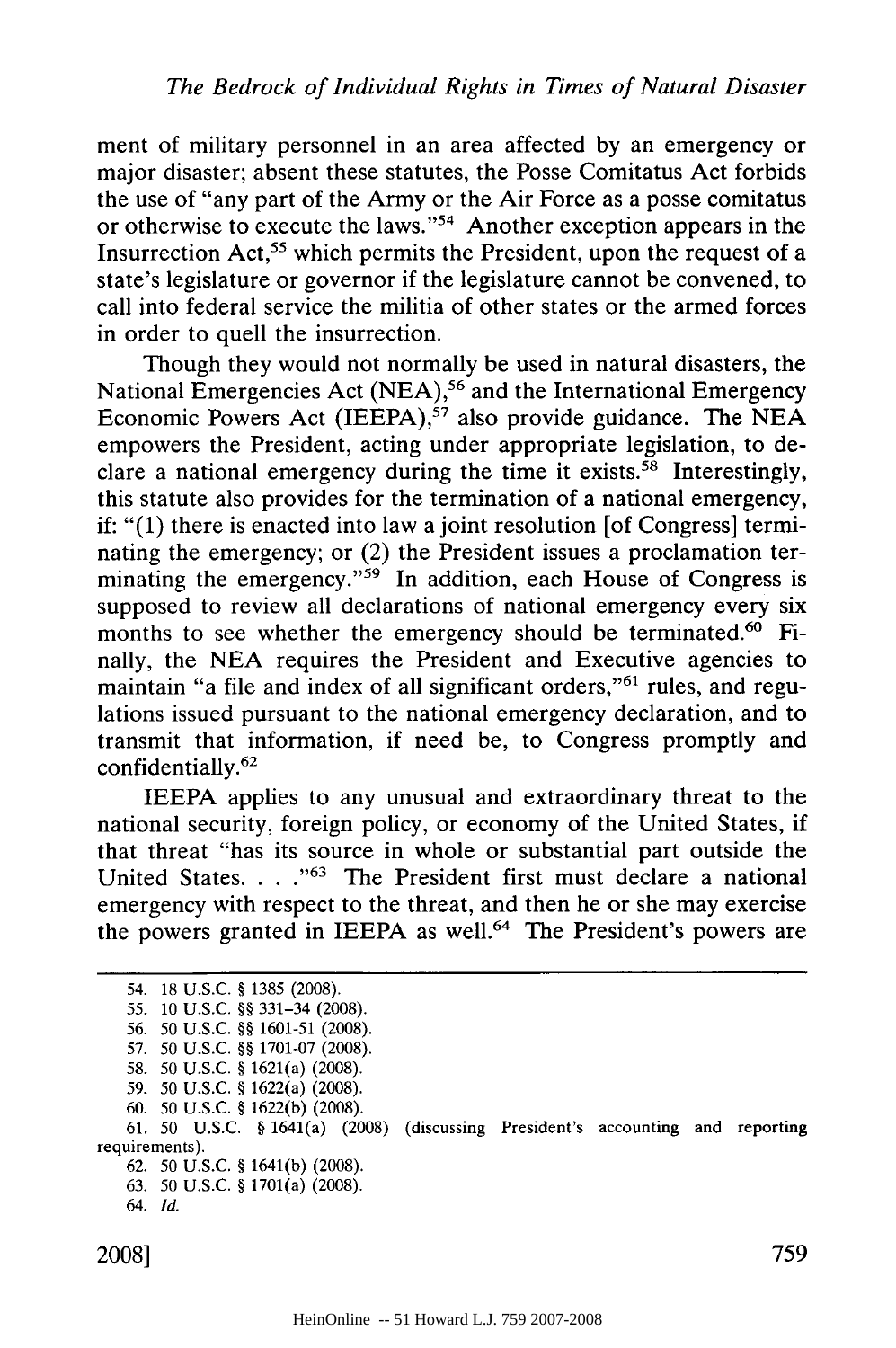very broad, as a quick look at section 1702 reveals. They include the authority to regulate financial flows between the United States and other countries; the power to investigate, regulate, or block acquisitions by foreign nationals; and the right to confiscate property held by foreign persons (broadly defined).<sup>65</sup> Interestingly, the statute addresses judicial review, even though it purports to be neutral on the topic. In one section, the statute confers immunity from suit: "No person shall be held liable in any court for or with respect to anything done or omitted in good faith in connection with the administration of, or pursuant to and in reliance on, this chapter, or any regulation, instruction, or direction issued under this chapter."<sup>66</sup> In another section, addressing classified information, it states: "In any judicial review of a determination made under this section, if the determination was based on classified information **. . .** such information may be submitted to the reviewing court *ex parte* and in camera. This subsection does not confer or imply any right to judicial review."<sup>67</sup> Later, following the same approach as the National Emergencies Act, IEEPA requires the President to file regular reports with Congress about his or her use of IEEPA.<sup>68</sup>

It is impossible to say, in the abstract, whether the political branches are entirely beyond the reach of the courts as soon as the President utters the magic words "emergency" or "major disaster." One can always imagine far-fetched hypotheticals: a President declares an emergency for *bona fide* reasons, but refuses to acknowledge that the crisis has passed and seeks to continue the exercise of extraordinary powers; faced with wildfires in Southern California and a request from California's Governor for disaster assistance, a President decides instead to put the entire State of California under military rule until an upcoming national election is over; and so on. The first line of defense is surely in Congress, which has a variety of powers that could be used to rein in such abuses. Whether the courts also have a part to play is less clear, but depending on the facts, the injury suffered by the plaintiff, and the relief sought, they might.

More realistically, most emergencies or natural disasters will not require wholesale displacement of civil authorities. Courts will remain open, or will reopen quickly under their emergency plans. Ordi-

[VOL. 51:747

<sup>65. 50</sup> U.S.C. § 1702(a)(1) **(2008).**

<sup>66. 50</sup> U.S.C. § 1702(a)(3) (2008).

**<sup>67.</sup>** *Id.* at § 1702(c) (emphasis added).

<sup>68. 50</sup> U.S.C. § 1703(b) (2008).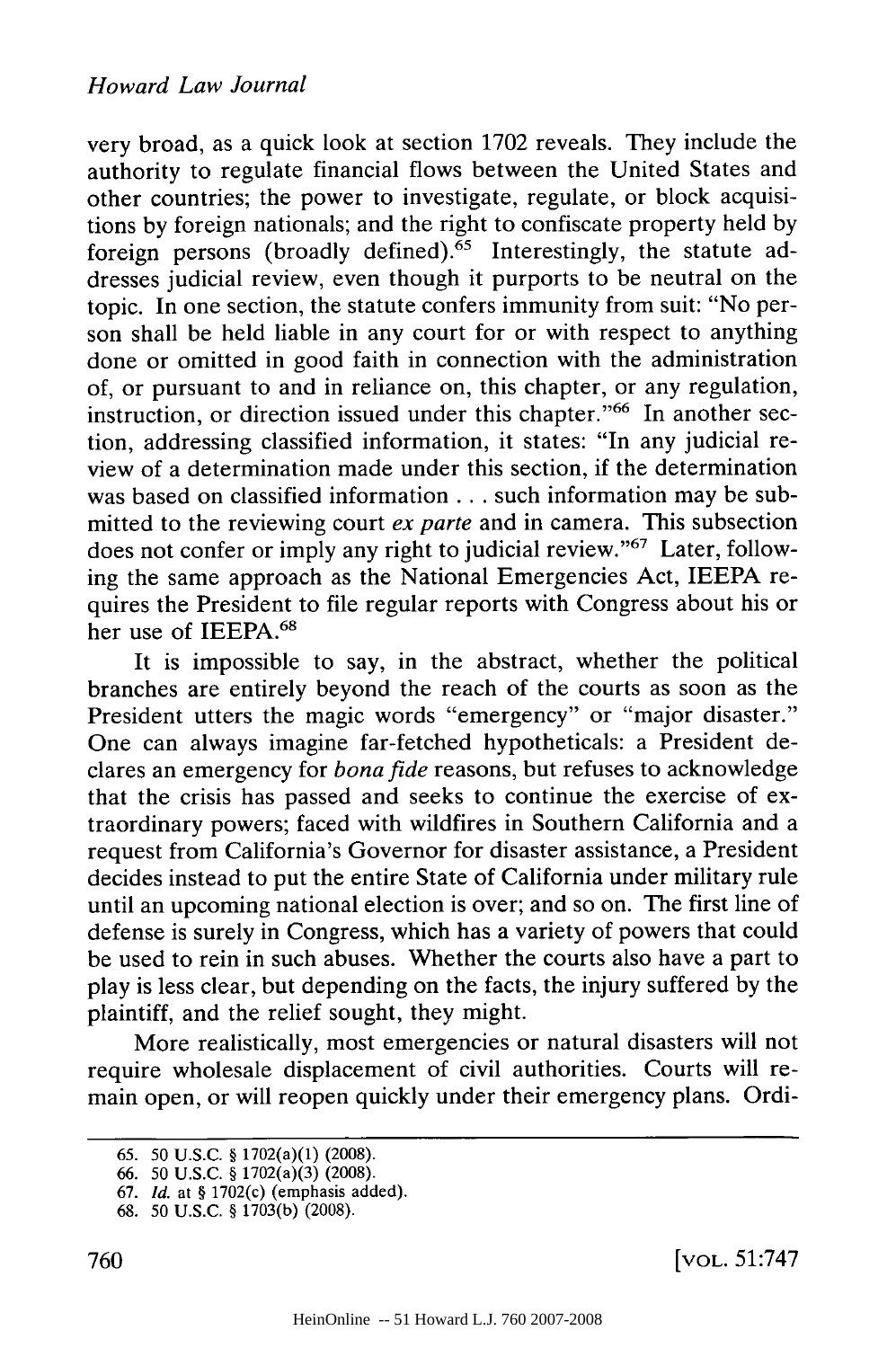nary police will have jobs to do, even if military personnel assist them. Citizens may have grievances against the emergency authorities or amongst themselves, but in all but the most grievous situations, the courts should be able to respond to these grievances and uphold the rule of law. The final section of this article speculates about the kind of problems that might arise during the pendency of the emergency and its aftermath.

# Conflicts with Individual Rights

Here, as is often the case, it is useful to draw a rough line between substantive rights and procedural rights. Natural disasters can threaten a wide range of substantive rights, including freedom of speech, freedom of the press, public access to information, religious freedom and tolerance, recognized limits on police power (such as the Fourth Amendment's prohibition of unreasonable searches), the right to privacy, freedom of movement or the "right to travel", and economic and property rights such as the right against governmental takings that are not for a public purpose or that are not accompanied by proper compensation. Procedural rights are equally important, and vulnerable. Without notice and opportunity to be heard before an impartial tribunal that will follow the rule of law, there is a greater risk of erroneous governmental action. Furthermore, when the government must justify its actions in public, prosecutors or enforcement authorities will think more carefully before they institute a proceeding. If administrative rights are in danger of being revoked, the affected citizen should ideally be given the opportunity to present the equities of her case to the decision-maker.

The rule of law itself suffers when government operates in secret, in haste, and without accountability from an independent adjudicator. We disparage dictators and strongmen in other countries who treat their citizens in this way. Our concern must be just as great when the normal protections of the rule of law are suspended temporarily during a natural disaster in the United States. One analogy that may point the way toward a solution to these problems is found in the Omnibus Crime Control and Safe Streets Act of 1968, Title III of which permits the Attorney General to authorize wiretaps.<sup>69</sup> Title III re-

<sup>69. 18</sup> U.S.C. §§ **2510-2520 (2008).** For present purposes, the amendments to this statute made **by** the PATRIOT Act are unimportant. See, e.g., PATRIOT Act, Pub. L. No. **107-56,** §§ **206,** 214, **216,** 2001 HR **3162 (2008).**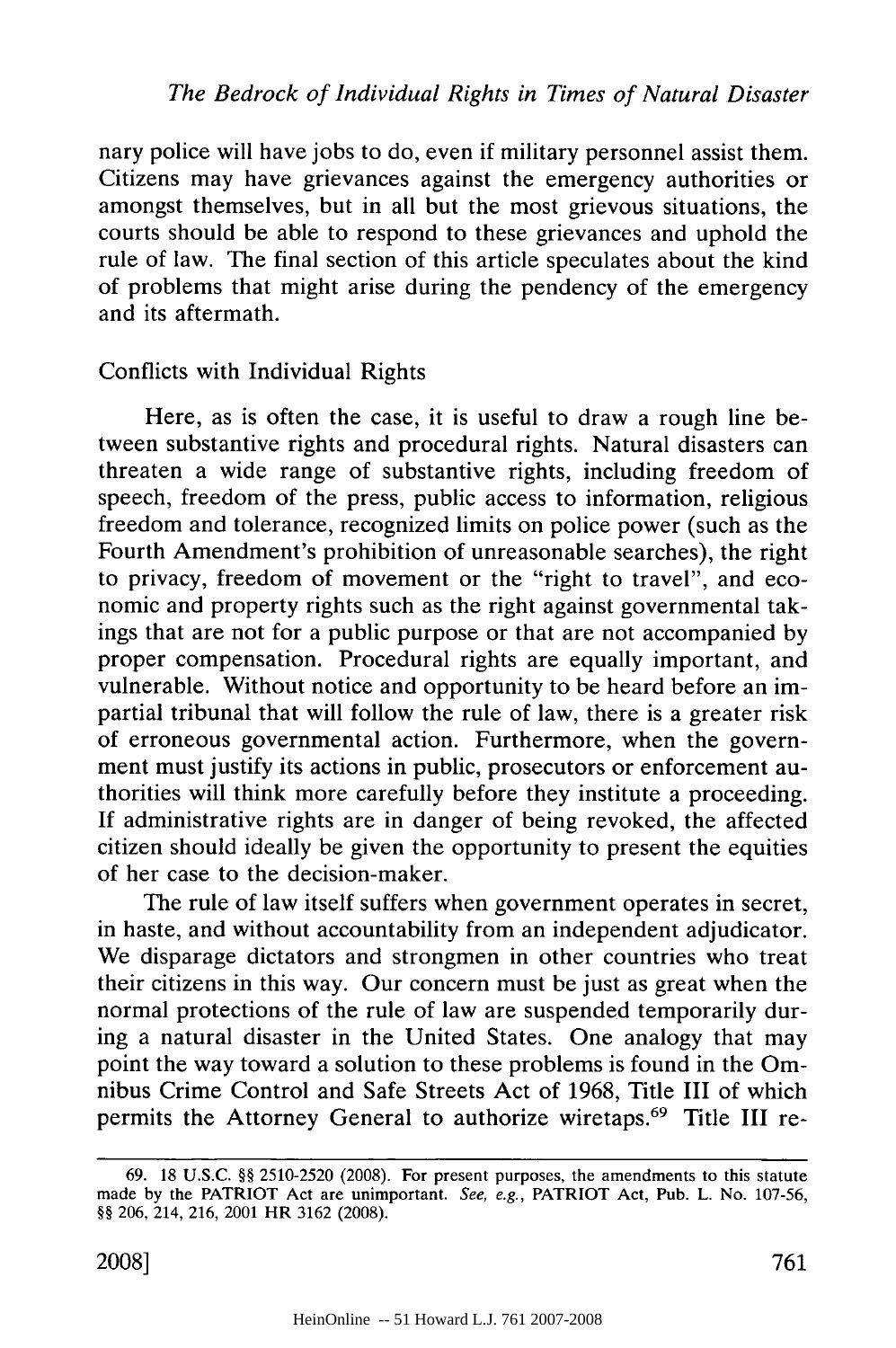quires that wiretapping or electronic surveillance "be conducted in such a way as to minimize the interception of communications not otherwise subject to interception under this chapter  $\dots$  <sup>70</sup> This is often referred to as the Title III minimization requirement.

In my view, the idea behind the Title III minimization requirement can and should be extended to virtually all measures that abridge individual rights during the time of an emergency. One must be practical about the exigencies of a true emergency, but it is equally essential not to compromise the values embodied in the rule of law. Upon a proper challenge by a person individually affected by a particular measure, the responsible authority should either explain why the measure was essential, or modify the measure to be more carefully tailored to the need at hand. If the measure is too sweeping, or if it has been in effect longer than the crisis to which it was addressed, there should be a way of complaining to the responsible authority and obtaining redress. Perhaps, in extreme cases, there is a role for the courts, even during the emergency. If not, either across-the-board or in particular cases, then following the model of the confiscations made by the Alien Property Custodian during World War  $II$ ,<sup>71</sup>, there may be a way of permitting after-the-fact compensation for parties whose rights were unlawfully infringed.

Courts should also be able to continue operations for any and every function not directly addressed by the emergency authority. Ordinary police work will continue, and if magistrates are available, the police should still obtain warrants for arrests, searches, and seizures. Racially discriminatory practices such as ethnic or religious profiling are no more accurate or justifiable during an emergency than at any other time. This is not to say, however, that the competent emergency authority would never be able to justify other forms of nondiscriminatory checkpoints, queries on the part of the police, and preventive measures.<sup>72</sup> Free speech can be equally imperiled during an emergency. The government has a strong interest in ensuring that accurate information reaches as many people as quickly as possible, but that cannot be a justification for censorship. Natural disasters, by definition, are less likely to implicate national security concerns than disas-

<sup>70. 18</sup> U.S.C. § 2518(5) (2008).

<sup>71.</sup> *See generally* Societe Internationale v. Rogers, 357 U.S. 197 (1958).

<sup>72.</sup> United States v. Martinez-Fuerte, 428 U.S. 543 (1976) (highway checkpoints for drunk driving and illegal immigration); Vernonia Sch. Dist. 47j v. Acton, 515 U.S. 646 (1995) (random drug testing of student athletes); Delaware v. Prouse, 440 U.S. 648 (1979) (roadblock to verify drivers' licenses and vehicle registration permissible).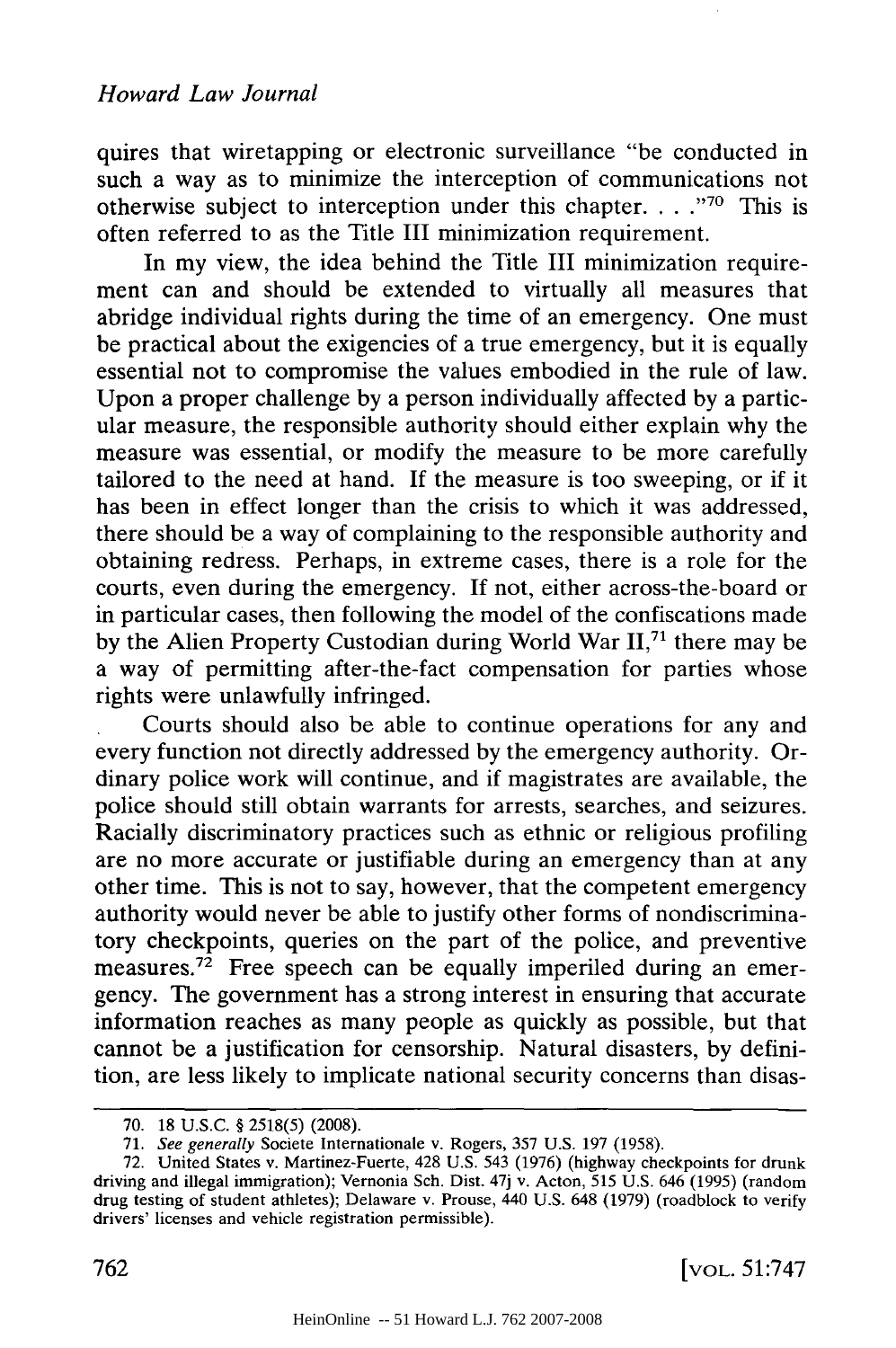ters like the Oklahoma City bombing or the September 11th attacks. Once again, the message is that measures designed to restore order should minimize intrusions on personal freedom to the greatest extent practicable.

## **CONCLUSION**

The rule of law in times of natural disaster cannot sustain itself without careful attention to its requirements. Although every branch of government and every official share the responsibility of acting in accordance with the rule of law, the courts stand in a special position. Courts have begun the important work of developing plans to ensure that they will be open for business during even the worst natural disaster, and that the public will know how to reach them. More attention, however, is needed regarding the way in which emergency measures, ordered by executive authorities, might interact with background legal norms, and to the ways in which society can require those executive authorities to respect the rule of law even during time periods when courts cannot or should not act. On-the-spot remedies may not be practical or appropriate, but, as Congress has shown in the National Emergency Act and IEEPA, there are ways in which authorities can be required to operate transparently. There may also be kinds of after-the-fact remedies available to vindicate the rights of those who did not receive their due. Knowing that such remedies might be invoked in the future, public actors will have an incentive to observe the rule of law even during the worst hours of an emergency. Natural disasters will, unfortunately, visit us from time to time, but if we meet them without panic, with dignity, and with fidelity to our fundamental rights and values, they will pass without lasting damage.